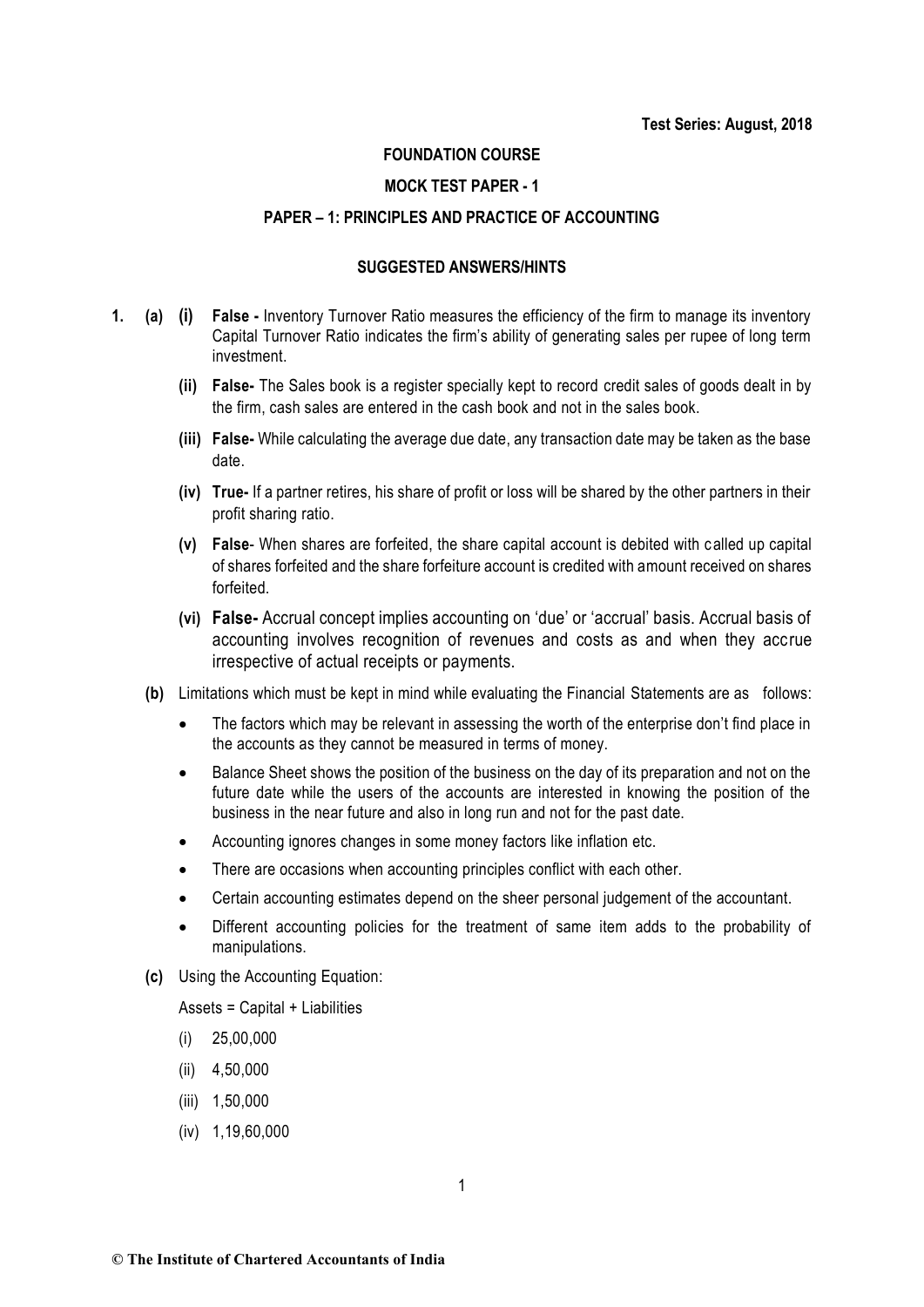## **2. (a) Motor Truck A/c**

| <b>Date</b> | <b>Particulars</b>                 | Amount Date        |        | <b>Particulars</b>      | Amount      |
|-------------|------------------------------------|--------------------|--------|-------------------------|-------------|
| 2016        |                                    |                    | 2016   |                         |             |
| $Jan-01$    | To balance b/d                     | 2,92,50,000 Oct-01 |        | By bank A/c             | 27,00,000   |
| Oct-01      | To Profit & Loss A/c               |                    | Oct-01 | By Depreciation on lost |             |
|             | (Profit on settlement<br>of Truck) | 4,50,000           |        | assets                  | 6,75,000    |
| Oct-01      | To Bank A/c                        | 50,00,000 Dec-31   |        | By Depreciation A/c     | 83,50,000   |
|             |                                    |                    | Dec-31 | By balance c/d          | 2,29,75,000 |
|             |                                    | 3,47,00,000        |        |                         | 3,47,00,000 |
| 2017        |                                    |                    | 2017   |                         |             |
| Jan-01      | To balance b/d                     | 2,29,75,000 Dec-31 |        | By Depreciation A/c     | 91,00,000   |
|             |                                    |                    | Dec-31 | By balance c/d          | 1,38,75,000 |
|             |                                    |                    |        |                         |             |
|             |                                    | 2,29,75,000        |        |                         | 2,29,75,000 |

## **Working Note:**

To find out loss on Profit on settlement of truck

| Original cost as on 1.4.2014                 | 45,00,000 |
|----------------------------------------------|-----------|
| Less: Depreciation for 2014                  | 6,75,000  |
|                                              | 38,25,000 |
| Less: Depreciation for 2015                  | 9,00,000  |
|                                              | 29,25,000 |
| Less: Depreciation for 2016 (9 months)       | 6,75,000  |
|                                              | 22,50,000 |
| Less: Amount received from Insurance company | 27,00,000 |
|                                              | 4,50,000  |

## **(b) (i) Cash Book (Bank Column)**

| <b>Date</b> |          | <b>Particulars</b>              | Amount             | <b>Date</b> |          | <b>Particulars</b>                | <b>Amount</b>  |
|-------------|----------|---------------------------------|--------------------|-------------|----------|-----------------------------------|----------------|
| 2017        |          |                                 | Rs.                | 2017        |          |                                   |                |
| Sept.<br>30 |          |                                 |                    | Sept.<br>30 |          |                                   |                |
|             | To<br>To | Party A/c<br>Customer A/c       | 32,000             |             | Bγ<br>By | Balance b/d<br>Bank charges       | 8,124<br>1,160 |
|             | Т٥       | (Direct deposit)<br>Balance c/d | 2,34,800<br>22,484 |             | By       | Customer A/c<br>(B/R dishonoured) | 2,80,000       |
|             |          |                                 | 2,89,284           |             |          |                                   | 2,89,284       |

## **(ii) Bank Reconciliation Statement as on 30th September, 2017**

| <b>Particulars</b>         | Amount |
|----------------------------|--------|
|                            | Rs.    |
| Overdraft as per Cash Book | 22,484 |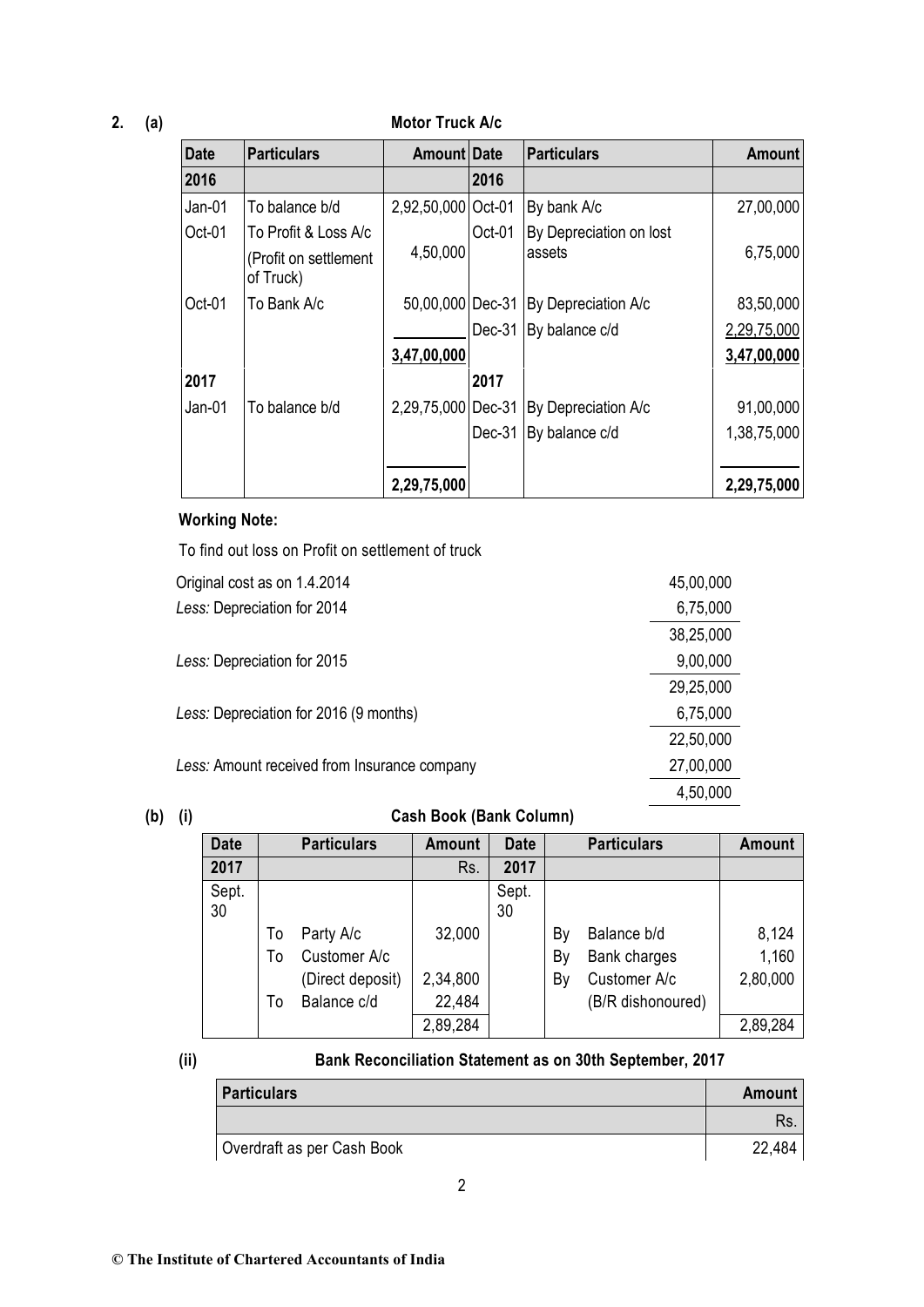| Add: Cheque deposited but not collected upto 30 <sup>th</sup> Sept., 2017            | 26,28,000     |
|--------------------------------------------------------------------------------------|---------------|
|                                                                                      | 26,50,484     |
| Less: Cheques issued but not presented for payment upto 30 <sup>th</sup> Sept., 2017 | (26, 52, 000) |
| Credit by Bank erroneously on 6th Sept.                                              | (40,000)      |
| Overdraft as per bank statement                                                      | 41,516        |

Note: Bank has credited Neel by 40,000 in error on 6<sup>th</sup> September, 2017. If this mistake is rectified in the bank statement, then this will not be deducted in the above statement along with Rs. 26,52,000 resulting in debit balance of Rs. 1,516 as per pass-book.

## **3. (a) In the books of Gagan Consignment to Kumar of Chennai Account**

| <b>Particulars</b>                               | Rs.       | <b>Particulars</b>                               |          | Rs.       |
|--------------------------------------------------|-----------|--------------------------------------------------|----------|-----------|
| To Goods sent on                                 |           | By Kumar (Sales)                                 |          | 19,60,000 |
| Consignment                                      | 20,00,000 | By Loss in Transit 100 cases<br>@ Rs. 1,050 each |          | 1,05,000  |
| To Bank (Expenses)                               | 1,00,000  | By Consignment Inventories                       |          |           |
| To Kumar (Expenses)                              | 63,000    | In hand 300 @ Rs. 1,060<br>each                  | 3,18,000 |           |
| To Kumar (Commission)                            | 1,96,000  | In transit 200 @ Rs. 1,050<br>each               | 2,10,000 | 5,28,000  |
| To Profit on Consignment to<br>Profit & Loss A/c | 2,34,000  |                                                  |          |           |
|                                                  | 25,93,000 |                                                  |          | 25,93,000 |

### **Kumar's Account**

| <b>Particulars</b>            | Rs.       | <b>Particulars</b> | Rs.       |
|-------------------------------|-----------|--------------------|-----------|
| To Consignment to Chennai A/c | 19,60,000 | By Consignment A/c |           |
|                               |           | (Expenses)         | 63,000    |
|                               |           | By Consignment A/c |           |
|                               |           | (Commission)       | 1,96,000  |
|                               |           | By Balance c/d     | 17,01,000 |
|                               | 19,60,000 |                    | 19,60,000 |

### **Working Notes:**

- (i) Consignor's expenses on 2,000 cases amounts to Rs. 1,00,000; it comes to Rs. 50 per case. The cost of cases lost will be computed at Rs. 1,050 per case.
- (ii) Kumar has incurred Rs. 17,000 on clearing 1,700 cases, i.e., Rs. 10 per case; while valuing closing inventories with the agent Rs. 10 per case has been added to cases in hand with the agent.
- (iii) It has been assumed that balance of Rs. 17,01,000 is not yet paid.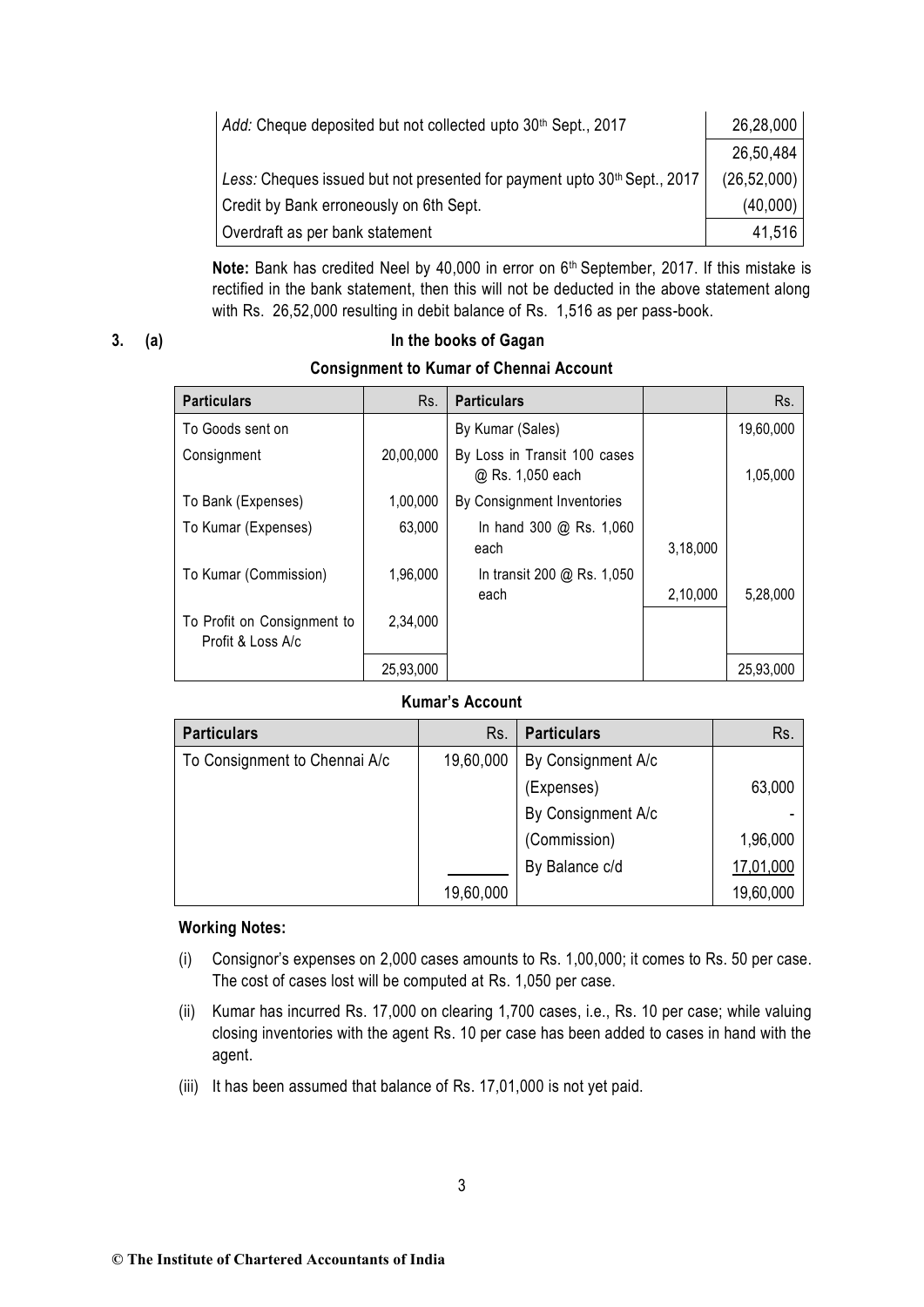## **(b) In the books of A**

**Joint Venture Account**

| <b>Particulars</b>                    | Amount<br>(Rs.) | <b>Particulars</b>        | <b>Amount</b><br>(Rs.) |
|---------------------------------------|-----------------|---------------------------|------------------------|
| To Purchases (Cost of goods supplied) | 60,000          | By Bank (Insurance claim) | 3,000                  |
| To Bank (Expenses)                    | 2,000           | By B (Sales)              | 64,350                 |
| To B (Expenses)                       | 1,000           | By B (agreed value        | 4,546                  |
| To B (Commission - 1/21 of            |                 | for damaged goods)        |                        |
| Rs. 8,896)                            | 424             |                           |                        |
| To Profit transferred to:             |                 |                           |                        |
| Profit & Loss A/c                     | 5,648           |                           |                        |
| B                                     | 2,824           |                           |                        |
|                                       | 71,896          |                           | 71.896                 |

### **B's Account**

| <b>Particulars</b>            | Amount<br>(Rs.) | <b>Particulars</b>                     | Amount<br>(Rs.) |
|-------------------------------|-----------------|----------------------------------------|-----------------|
| A/c<br>Joint<br>Venture<br>To | 64,350          | By Bank (Advance)                      | 10,000          |
| (Sales)                       |                 | By Joint Venture A/c (Expenses)        | 1,000           |
| To Joint Venture A/c (Claim   | 4,546           | By Joint Venture A/c (Commission)      | 424             |
| Portion)                      |                 | By Joint Venture A/c (Share of Profit) | 2,824           |
|                               |                 | By Bank (Balance received)             | 54,648          |
|                               | 68,896          |                                        | 68,896          |

## **Working Note:**

## **Computation of Sales:**

|                                                      | Rs.      |
|------------------------------------------------------|----------|
| Cost of goods sent                                   | 60,000   |
| Less: Cost of damaged goods                          | (5,000)  |
|                                                      | 55,000   |
| Less: Cost of goods remaining unsold                 | (5,500)  |
| Cost of goods sold                                   | 49,500   |
| Add: Profit @ 30%                                    | 14,850   |
| Sales                                                | 64,350   |
| Claim for loss of fire admitted by B                 |          |
| Cost of goods                                        | 5,500    |
| Add: Proportionate expenses [(2,000 x 5,500)/60,000] | 183      |
|                                                      | 5,683    |
| Less: 20%                                            | (1, 137) |
|                                                      | 4,546    |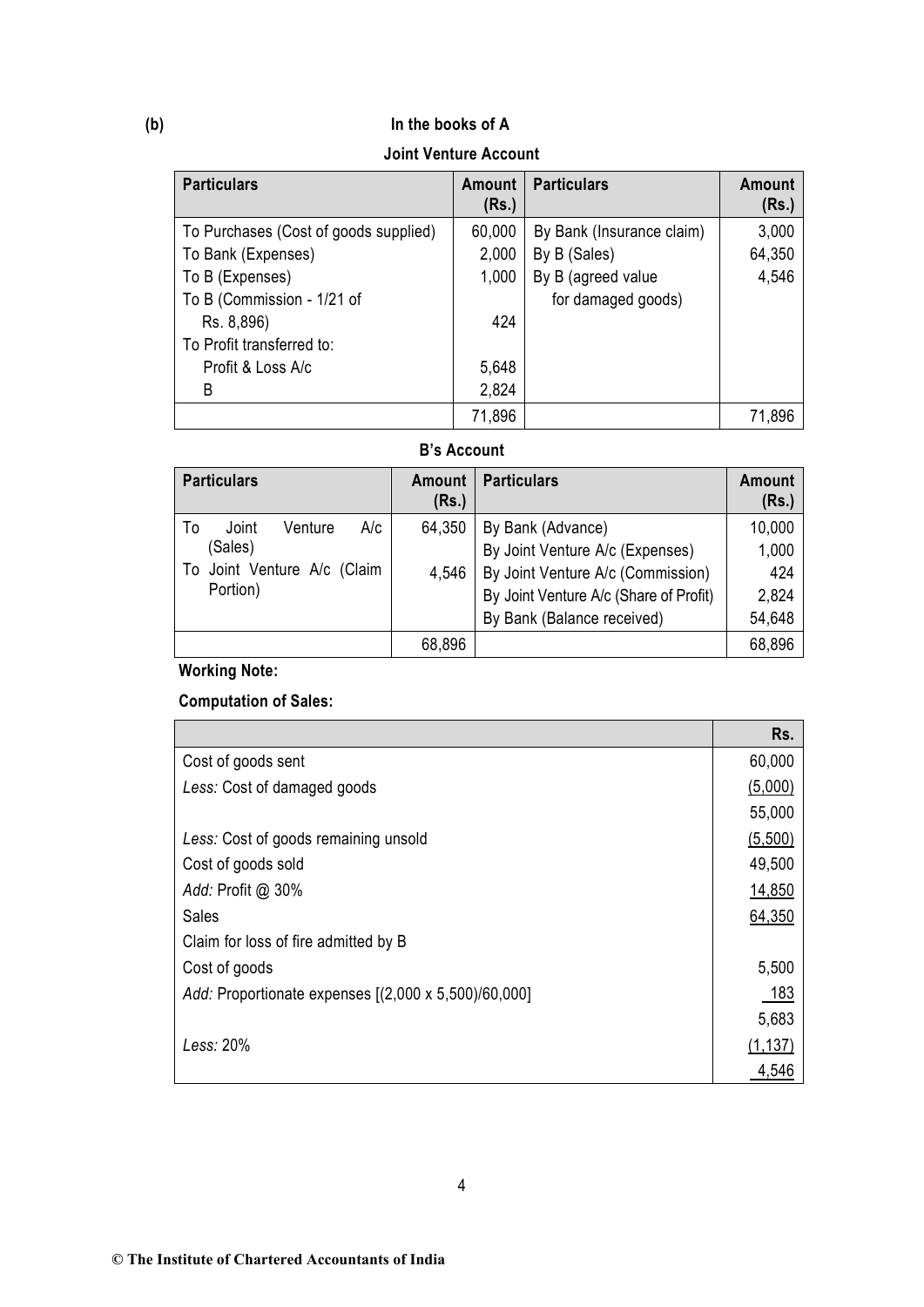#### **4. (i) Profit and Loss Adjustment Account**

|                                                   | Rs.              |                                                      | Rs.    |
|---------------------------------------------------|------------------|------------------------------------------------------|--------|
| To Expenses not provided<br>for (years 2014-2017) | 1,10,000         | Income not considered<br>B٧<br>(for years 2014-2017) | 66,000 |
|                                                   |                  | By Partners' capital accounts (loss)                 |        |
|                                                   |                  | Laurel                                               | 22,000 |
|                                                   |                  | Hardy                                                | 22,000 |
|                                                   | $^\circ$ ,10,000 |                                                      |        |

## **(ii) Partners' Capital Accounts**

|                             | Laurel |                   | Hardy Chaplin |      |             | Laurel   | <b>Hardy</b> | Chaplin |
|-----------------------------|--------|-------------------|---------------|------|-------------|----------|--------------|---------|
|                             | Rs.    | Rs.               | Rs.           |      |             | Rs.      | Rs.          | Rs.     |
| To P&L<br>Adjustment<br>A/c | 22,000 | 22,000            |               | - By | Balance b/d | 2,11,500 | 1,51,500     |         |
| To Hardy                    | 60,000 |                   |               | By   | Laurel      |          | 60,000       |         |
| To Balance<br>c/d           |        | 1,29,500 1,89,500 | 63,800        | By   | Cash        |          |              | 63,800  |
|                             |        | 2,11,500 2,11,500 | 63,800        |      |             | 2,11,500 | 2,11,500     | 63,800  |
|                             |        |                   |               | By   | Balance b/d | 1,29,500 | 1,89,500     | 63,800  |

1

## **(iii) Balance Sheet of LH & Co.**

#### **as on 1.4.2017 (After admission of Chaplin)**

| Liabilities          | Rs.      | Assets                         | Rs.      |
|----------------------|----------|--------------------------------|----------|
| Capital accounts:    |          | Plant and machinery            | 60,000   |
| Laurel               | 1,29,500 | Trade receivables              | 2,05,000 |
| Hardy                | 1,89,500 | Stock in trade                 | 3,10,000 |
| Chaplin              | 63,800   | Accrued income                 | 66,000   |
| Trade payables       | 2,27,000 | Cash on hand (10,000 + 63,800) | 73,800   |
| Outstanding expenses | 1,10,000 | Cash at bank                   | 5,000    |
|                      | 7,19,800 |                                | 7,19,800 |

#### **Working Notes:**

## **1. Computation of Profit and Loss distributed among partners**

|                           |           | Rs.       |
|---------------------------|-----------|-----------|
| Profit for the year ended | 31.3.2014 | 1,40,000  |
|                           | 31.3.2015 | 2,60,000  |
|                           | 31.3.2016 | 3,20,000  |
|                           | 31.3.2017 | 3,60,000  |
| <b>Total Profit</b>       |           | 10,80,000 |

<sup>\*</sup> It is assumed that expenses and incomes not taken into account in earlier years were fully ignored.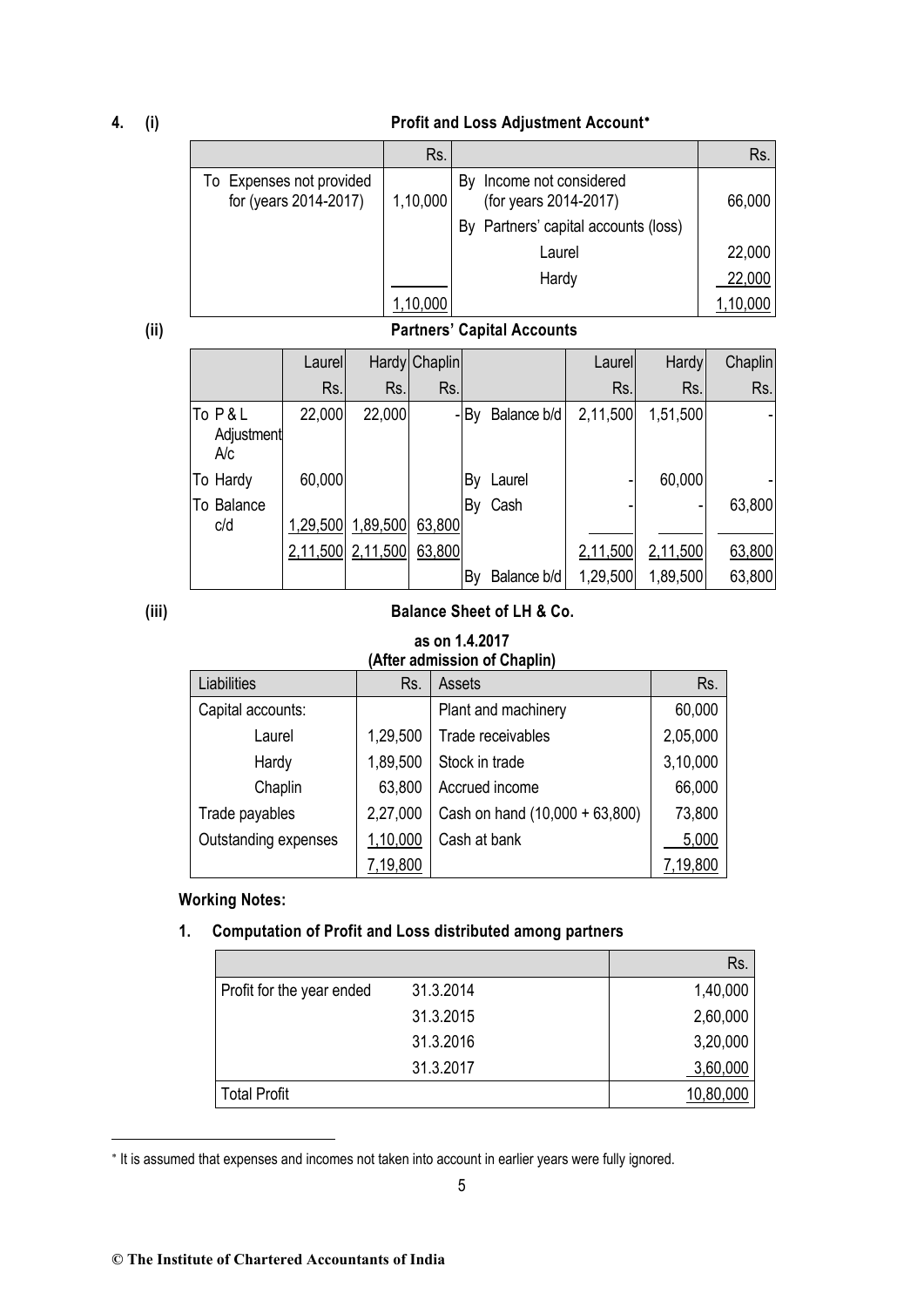|                                               | Laurel   | Hardy    | Total     |
|-----------------------------------------------|----------|----------|-----------|
|                                               | Rs.      | Rs.      | Rs.       |
| Profit shared in old ratio i.e 5:4            | 6,00,000 | 4,80,000 | 10,80,000 |
| Profit to be shared as per new ratio i.e. 1:1 | 5,40,000 | 5,40,000 | 10,80,000 |
| Excess share                                  | 60,000   |          |           |
| Deficit share                                 |          | (60,000) |           |

Laurel to be debited by Rs. 60,000 and Hardy to be credited by Rs. 60,000.

### **2. Capital brought in by Chaplin**

|                                                                                                         | Rs       |
|---------------------------------------------------------------------------------------------------------|----------|
| Capital to be brought in by Chaplin must be equal to 20% of the<br>combined capital of Laurel and Hardy |          |
| Capital of Laurel (2,11,500 - 22,000 - 60,000)                                                          | 1,29,500 |
| Capital of Hardy (1,51,500 - 22,000 + 60,000)                                                           | 1,89,500 |
| <b>Combined Capital</b>                                                                                 | 3,19,000 |
| 20% of the combined capital brought in by Chaplin                                                       | 63,800   |
| (20% of Rs. 3,19,000)                                                                                   |          |

## **5. (a) Smith Library Society**

# **Income and Expenditure Account**

## **for the year ended 31st March, 2018**

| Dr.            |                                                                  |                           |                    |                                                                       |                    | Cr.               |
|----------------|------------------------------------------------------------------|---------------------------|--------------------|-----------------------------------------------------------------------|--------------------|-------------------|
|                | Expenditure                                                      | Rs.                       |                    | Rs. Income                                                            |                    | Rs.               |
| То<br>To       | Electric charges<br>Postage and<br>stationary                    |                           | 7,200 By<br>5,000  | Entrance fee (25% of<br>Rs. 30,000)                                   |                    | 7,500             |
| To<br>To<br>To | Telephone charges<br>Rent<br>Add: Outstanding<br><b>Salaries</b> | 88,000<br>4,000<br>66,000 | 5,000 By<br>92,000 | Membership subscription<br>Less: Received in<br>advance               | 2,00,000<br>10,000 | 1,90,000<br>1,500 |
| To             | Add: Outstanding<br>Depreciation<br>(W.N.1)                      | 3,000                     | 69,000             | By<br>Sale proceeds of old<br>papers<br>Hire of lecture hall<br>By    |                    | 20,000            |
|                | <b>Electrical fittings</b><br>Furniture                          | 15,000<br>5,000           |                    | By<br>Interest on securities<br>(W.N.2)                               | 8,000              |                   |
|                | <b>Books</b>                                                     | 46,000                    | 66,000             | Add: Receivable<br>By<br>Deficit-excess of<br>expenditure over income | 500                | 8,500<br>16,700   |
|                |                                                                  |                           | 2,44,200           |                                                                       |                    | 2,44,200          |

## **Working Notes:**

# 1. Depreciation Rs. Electrical fittings 10% of Rs. 1,50,000 15,000 Furniture 10% of Rs. 50,000 5,000 Books 10% of Rs. 4,60,000 46,000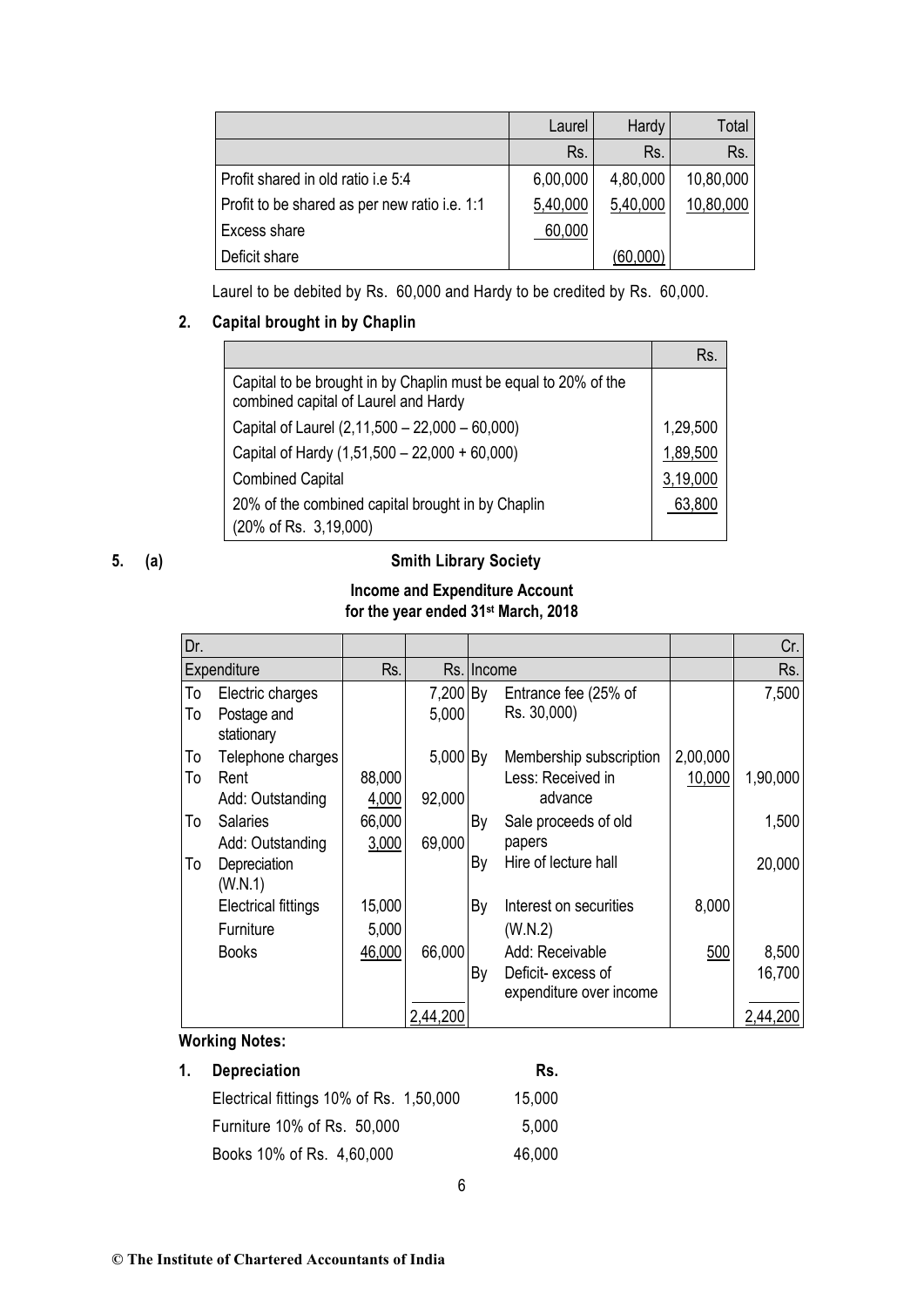#### **2. Interest on Securities**

| Interest $@$ 5% p.a. on Rs. 1,50,000 for full year 7,500 |       |         |
|----------------------------------------------------------|-------|---------|
| Interest $@$ 5% p.a. on Rs. 40,000 for half year         | 1,000 | 8,500   |
| Less: Received                                           |       | (8,000) |
| Receivable                                               |       | 500     |

(b) (i) Capital Gearing Ratio = 
$$
\frac{\text{(Reference Share Capital + Debentures + Other Borrowed funds)}}{\text{(b)}}
$$

(Equity Share Capital + Reserves & Surplus - Losses)

 $=$  $\frac{10,00,000 + 4,00,000 + 24,00,000}{2}$  $18,00,000$   $+$   $8,00,000$ = 38, 00,000/26, 00,000

 $= 19: 13$  (highly geared)

(ii) **Inventory Turnover Ratio** = Cost of goods sold/ Average Inventory

Inventory Turnover Ratio = Rs.  $3,60,000$ / Rs.  $1,20,000$ 

= 3 Times

### **Working notes:**

1. Cost of goods sold= Inventory in the beginning + Net Purchases + Wages + Carriage inwards – Inventory at the end

 $=$  Rs. 1,08,000 + Rs. 2,76,000 + Rs. 84,000 + Rs. 24,000 – Rs. 1,32,000

$$
=
$$
 Rs. 3,60,000

2. Average Inventory = (Inventory in the beginning + Inventory at the end)/ 2

 $=$  (Rs. 1,08,000 + Rs. 1,32,000)/2

 $=$  Rs. 1.20,000

### **6. (a) Suraj Ltd.**

| Journal |                                                                                                                                                                                              |     |            |            |  |
|---------|----------------------------------------------------------------------------------------------------------------------------------------------------------------------------------------------|-----|------------|------------|--|
| 2017    |                                                                                                                                                                                              |     | Dr.<br>Rs. | Cr.<br>Rs. |  |
| July 20 | <b>Bank Account</b><br>To Share Application A/c<br>(Application money on 80,000 shares at<br>Rs. 20 per share received.)                                                                     | Dr. | 16,00,000  | 16,00,000  |  |
| Aug 1   | Share Application A/c<br>To Share Capital A/c<br>amount transferred<br>Capital<br>(The<br>to<br>Account on 80,000 shares Rs. 20 on<br>application. Directors' resolution no<br>dated $\dots$ | Dr. | 16,00,000  | 16,00,000  |  |
|         | Share Allotment A/c<br>To Share Capital A/c<br>(Being share allotment made due at Rs. 20)<br>per share. Directors' resolution no<br>dated $\dots$ .)                                         | Dr. | 16,00,000  | 16,00,000  |  |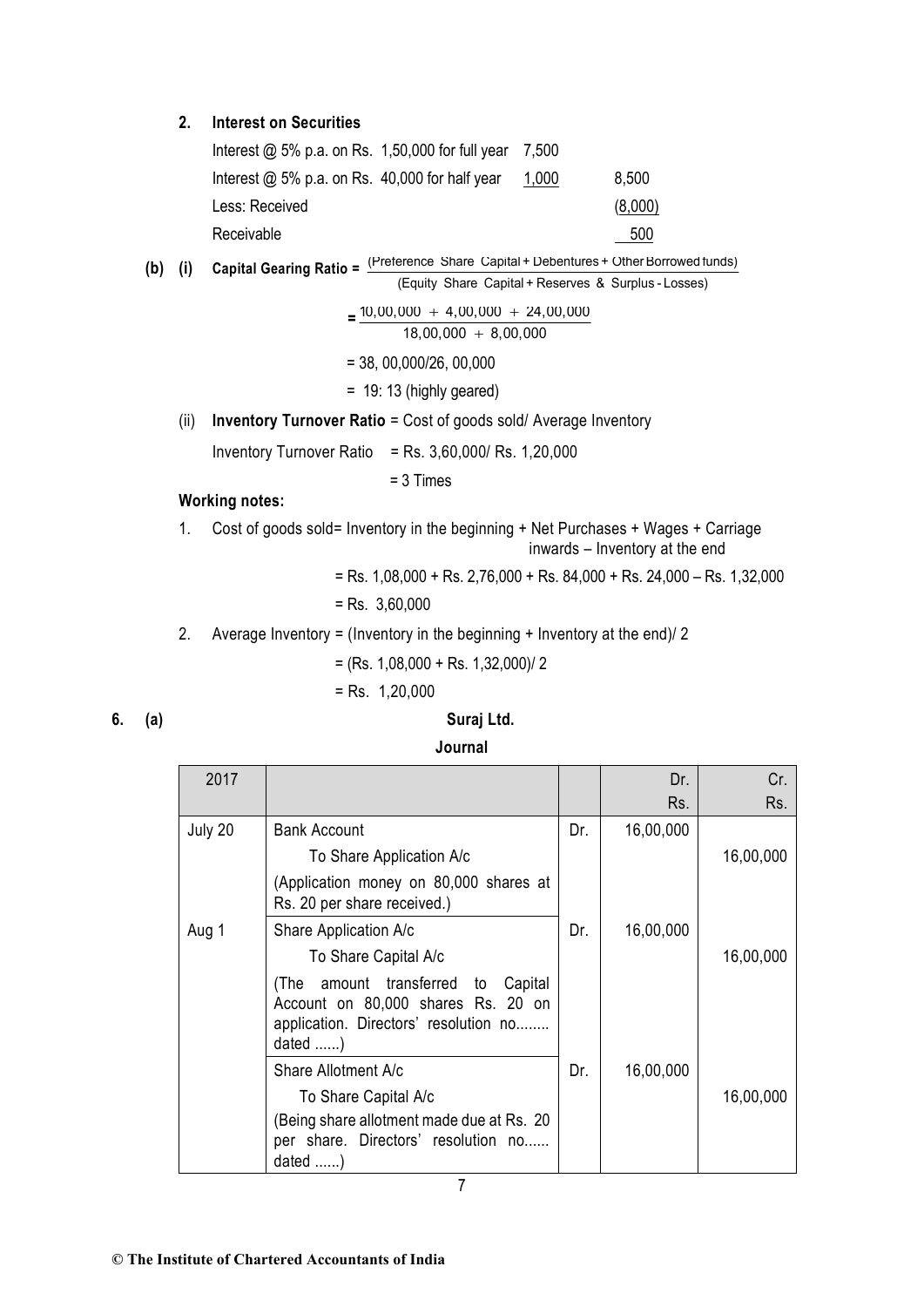| Sept15   | <b>Bank Account</b>                                                                                                       | Dr. | 16,00,000 |           |
|----------|---------------------------------------------------------------------------------------------------------------------------|-----|-----------|-----------|
|          | To Share Allotment A/c                                                                                                    |     |           | 16,00,000 |
|          | (The sums due on allotment received.)                                                                                     |     |           |           |
| Dec. 1   | <b>Share First Call Account</b>                                                                                           | Dr. | 24,00,000 |           |
|          | To Share Capital Account                                                                                                  |     |           | 24,00,000 |
|          | (Amount due from members in respect of<br>first call-on 80,000 shares at Rs. 30 as per<br>Directors, resolution no dated) |     |           |           |
| Dec. 20  | <b>Bank Account</b>                                                                                                       | Dr. | 24,00,000 |           |
|          | To Share First Call Account                                                                                               |     |           | 24,00,000 |
|          | (Receipt of the amounts due on first call.)                                                                               |     |           |           |
| 2018     |                                                                                                                           |     |           |           |
| March 1  | Share Second and Final Call A/c                                                                                           | Dr. | 24,00,000 |           |
|          | To Share Capital A/c                                                                                                      |     |           | 24,00,000 |
|          | (Amount due on 80,000 share at Rs. 30                                                                                     |     |           |           |
|          | per share on second and final call, as per                                                                                |     |           |           |
|          | Directors resolution no dated)                                                                                            |     |           |           |
| March 31 | <b>Bank Account</b>                                                                                                       | Dr. | 24,00,000 |           |
|          | To Share Second & Final Call A/c                                                                                          |     |           | 24,00,000 |
|          | (Amount received against the final call on                                                                                |     |           |           |
|          | 80,000 shares at Rs. 30 per share.)                                                                                       |     |           |           |

# **(b) Books of Pihu Ltd.**

### **Journal**

| <b>Particulars</b>                                                                    | L.F. | Debit        | Credit       |
|---------------------------------------------------------------------------------------|------|--------------|--------------|
|                                                                                       |      | (Rs. )       | (Rs. )       |
| Bank A/c                                                                              | Dr.  | 20,00,00,000 |              |
| To Debenture Application A/c                                                          |      |              | 20,00,00,000 |
| (Debenture application money received)                                                |      |              |              |
| Debenture Application A/c                                                             | Dr.  | 20,00,00,000 |              |
| To 9% Debentures A/c                                                                  |      |              | 20,00,00,000 |
| (Application money transferred to 9% debentures<br>account consequent upon allotment) |      |              |              |
| Debenture allotment A/c                                                               | Dr.  | 25,00,00,000 |              |
| Discount on issue of debentures A/c                                                   | Dr.  | 5,00,00,000  |              |
| To 9% Debentures A/c                                                                  |      |              | 30,00,00,000 |
| (Amount due on allotment)                                                             |      |              |              |
| Bank A/c                                                                              | Dr.  | 25,00,00,000 |              |
| To Debenture Allotment A/c                                                            |      |              | 25,00,00,000 |
| (Money received consequent upon allotment)                                            |      |              |              |